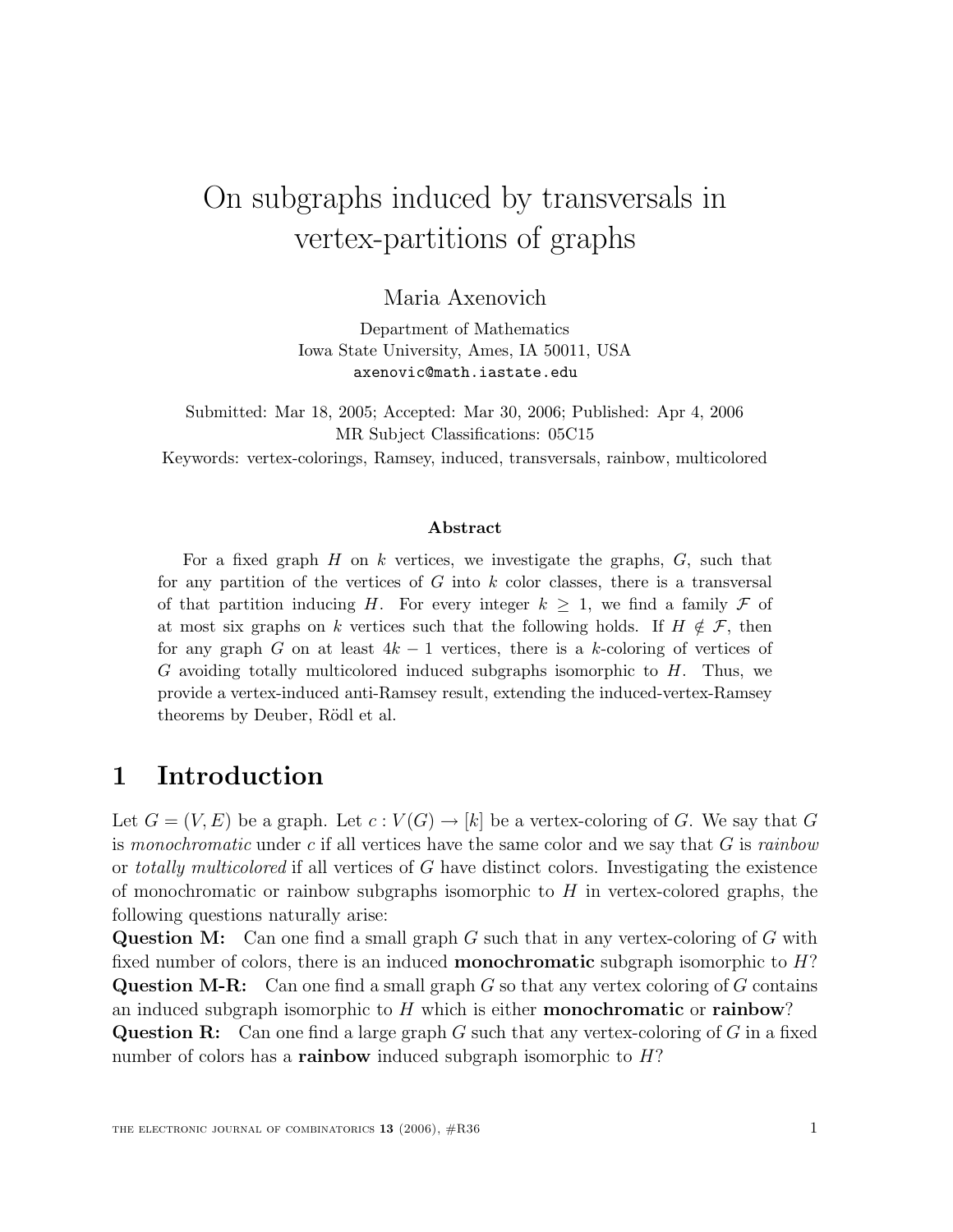The first two questions are well-studied, e.g., [7], [8], [2]. Together with specific bounds given by Brown and Rödl [3], the following is known:

**Theorem 1 (Vertex-Induced Graph Ramsey Theorem).** For any graph H, any integer t,  $t \geq 2$ , there exists a graph  $R_t(H)$  such that if the vertices of  $R_t(H)$  are colored with t colors then there is an induced subgraph of  $R_t(H)$  isomorphic to H which is monochromatic. Let the smallest order of such a graph be  $r_t(H)$ . There are constants  $C_1$ ,  $C_2$  such that

$$
C_1k^2 \le \max\{r_t(H)\} : |V(H)| = k\} \le C_2k^2 \log_2 k.
$$

The topic of the second question belongs to the area of "canonization", see, for example, a survey by Deuber  $[5]$ . The following result of Eaton and Rödl  $[6]$  provides specific bounds for vertex-colorings of graphs.

**Theorem 2 (Vertex-Induced-Canonical Graph Ramsey Theorem).** For any graph H, there is a graph  $R_{can}(H)$  such that if  $R_{can}(H)$  is vertex-colored then there is an induced subgraph of  $R_{can}(H)$  isomorphic to H which is either monochromatic or rainbow. Let the smallest order of such a graph be  $r_{can}(H)$ . There is a constant C such that

$$
Ck^3 \le \max\{r_{can}(H) : |V(H)| = k\} \le k^4 \log k.
$$

In this paper we initiate the study of Question R when the number of colors in the coloring corresponds to the number of vertices in a graph  $H$ . We call a vertex-coloring using exactly k colors a k-coloring. In this manuscript we consider only simple graphs with no loops or multiple edges.

**Definition 3.** For a fixed graph H on k vertices, let  $f(H)$  be the maximum order of a graph G such that any coloring of  $V(G)$  in k colors has an induced rainbow subgraph isomorphic to H. Note that  $f(H) \geq k$ .

Since a vertex-coloring of G gives a partition of vertices, finding a rainbow induced copy of a graph  $H$  corresponds to finding a copy of  $H$  induced by a transversal of this partition. Note that  $f(H) = \infty$  if and only if for any  $n_0 \in \mathbb{N}$  there is  $n > n_0$  and a graph G on n vertices such that any k-coloring of vertices of G produces a rainbow induced copy of  $H$ . The results we obtain have a flavor quite different from of those answering Questions M and M-R. In particular, there are few exceptional graphs for which function  $f$  is not finite.

Let  $\Lambda$  be a graph on 4 vertices with exactly two adjacent edges and one isolated vertex. Let  $K_n, E_n, S_n$  be a complete graph, an empty graph and a star on n vertices, respectively. We define a class of graphs

$$
\mathcal{F} = \{K_n, E_n, S_n, \overline{S}_n, \Lambda, \overline{\Lambda} : n \in \mathbb{N}\}.
$$

Note that any graph on at most three vertices is in  $\mathcal{F}$ .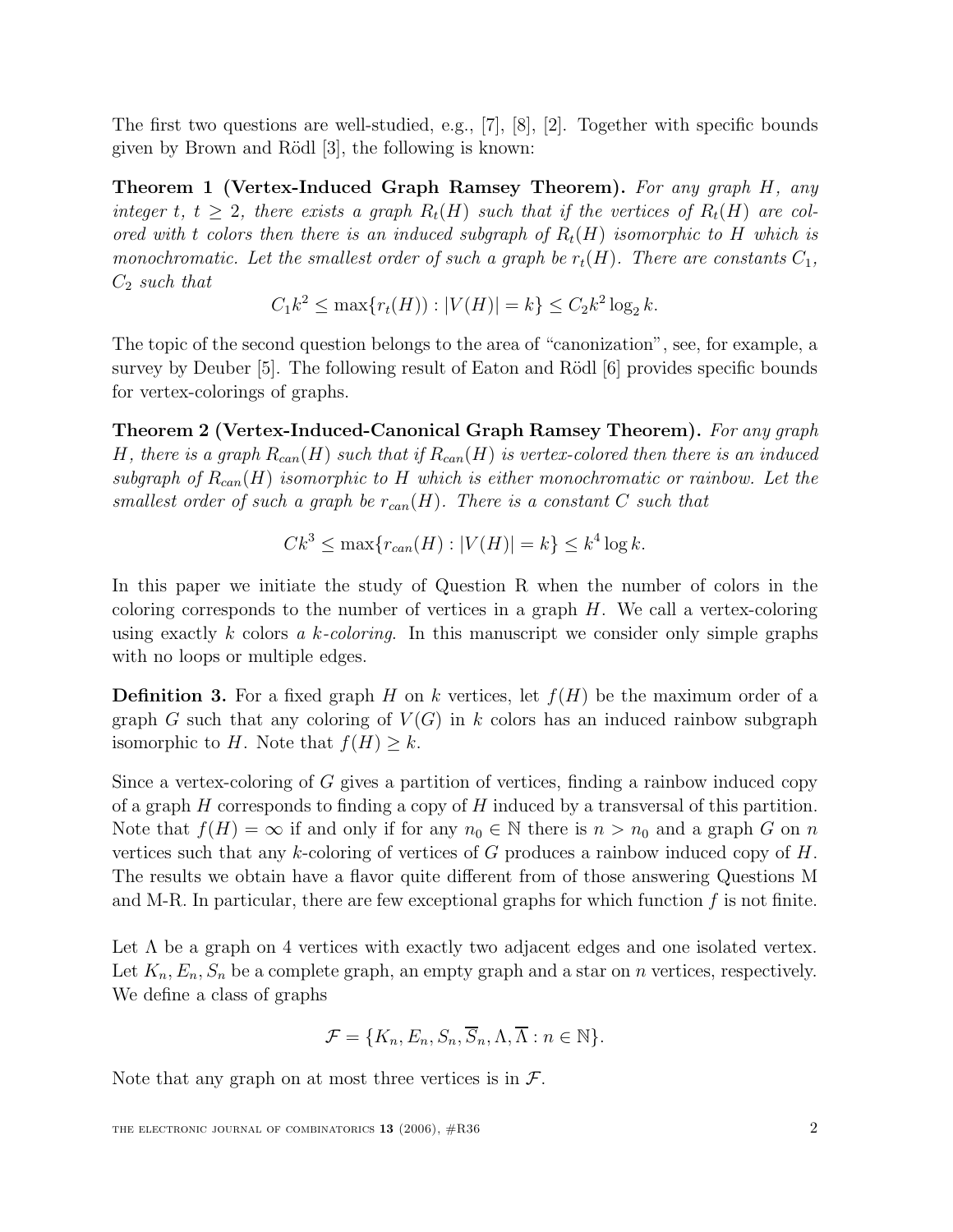**Theorem 4.** Let H be a graph on k vertices. If  $H \in \mathcal{F}$  then  $f(H) = \infty$ , otherwise  $f(H) \leq 4k - 2$ .

**Corollary 1.** Let H be a graph on k vertices,  $H \notin \mathcal{F}$ . For every graph G on at least  $4k-1$ vertices there is a k-vertex coloring of G avoiding rainbow induced subgraphs isomorphic to H.

# **2 Proof of Theorem 4**

Let H be a graph on k vertices and let  $\mathcal{I}n(H)$  be the set of graphs on at most  $k-1$ vertices which are isomorphic to **induced** subgraphs of H.

One of our tools is the following theorem of Akiyama, Exoo and Harary, later strengthened by Bosák.

**Proposition 1** ( [1], [4]). Let G be a graph on n vertices such that all induced subgraphs of G on t vertices have the same size. If  $2 \le t \le n-2$  then G is either a complete graph or an empty graph.

**Proposition 2.** Let H be a graph on k vertices. If G is a graph on at least k vertices such that G has an induced subgraph on at most  $k-1$  vertices not isomorphic to any graph from  $\mathcal{I}_n(H)$ , then there is a k-coloring of G with no rainbow induced copy of H.

*Proof.* Let a set, S, of at most  $k-1$  vertices in G induce a graph not in  $\mathcal{I}n(H)$ . Color the vertices of S with colors  $1, 2, \ldots, |S|$  and assign all colors from  $\{|S| + 1, \ldots, k\}$  to other vertices arbitrarily. Any rainbow subgraph of  $G$  on  $k$  vertices must use all of the vertices from  $S$ , but these vertices do not induce a subgraph of  $H$ . Therefore there is no rainbow induced copy of  $H$  in this vertex-coloring of  $G$ .  $\Box$ 

We call a graph G, H-good if any induced subgraph of G on at most  $|V(H)| - 1$ vertices is isomorphic to some graph from  $\mathcal{I}n(H)$ .

**Corollary 2.** Let  $H \notin \mathcal{F}$  be a regular graph on k vertices. Then  $f(H) = k$ .

*Proof.* Note that each graph in  $\mathcal{I}_n(H)$  on  $k-1$  vertices has the same size. Let G be a graph on  $k + 1$  vertices. By Proposition 2 we can assume that G is H-good. Thus all  $(k-1)$ -subgraphs of G have the same size. It follows from Proposition 1 that G is either a complete or an empty graph. Therefore  $G$  does not contain  $H$  as an induced subgraph and any k-coloring of G does not result in a rainbow induced copy of H.  $\Box$ 

We use the following notations for a graph  $H = (V, E)$ . Let  $\alpha(H)$  be the size of the largest independent set of H, let  $\omega(H)$  be the order of the largest complete subgraph of H. Let  $\delta(H), \Delta(H)$  be the minimum and the maximum degrees of H respectively. For two vertices x, y, such that  $\{x, y\} \notin E$ ,  $e = \{x, y\}$  is a non-edge, for a vertex v,  $d(v)$ and  $cd(v)$  are the degree and the codegree of v, i.e., the number of edges and non-edges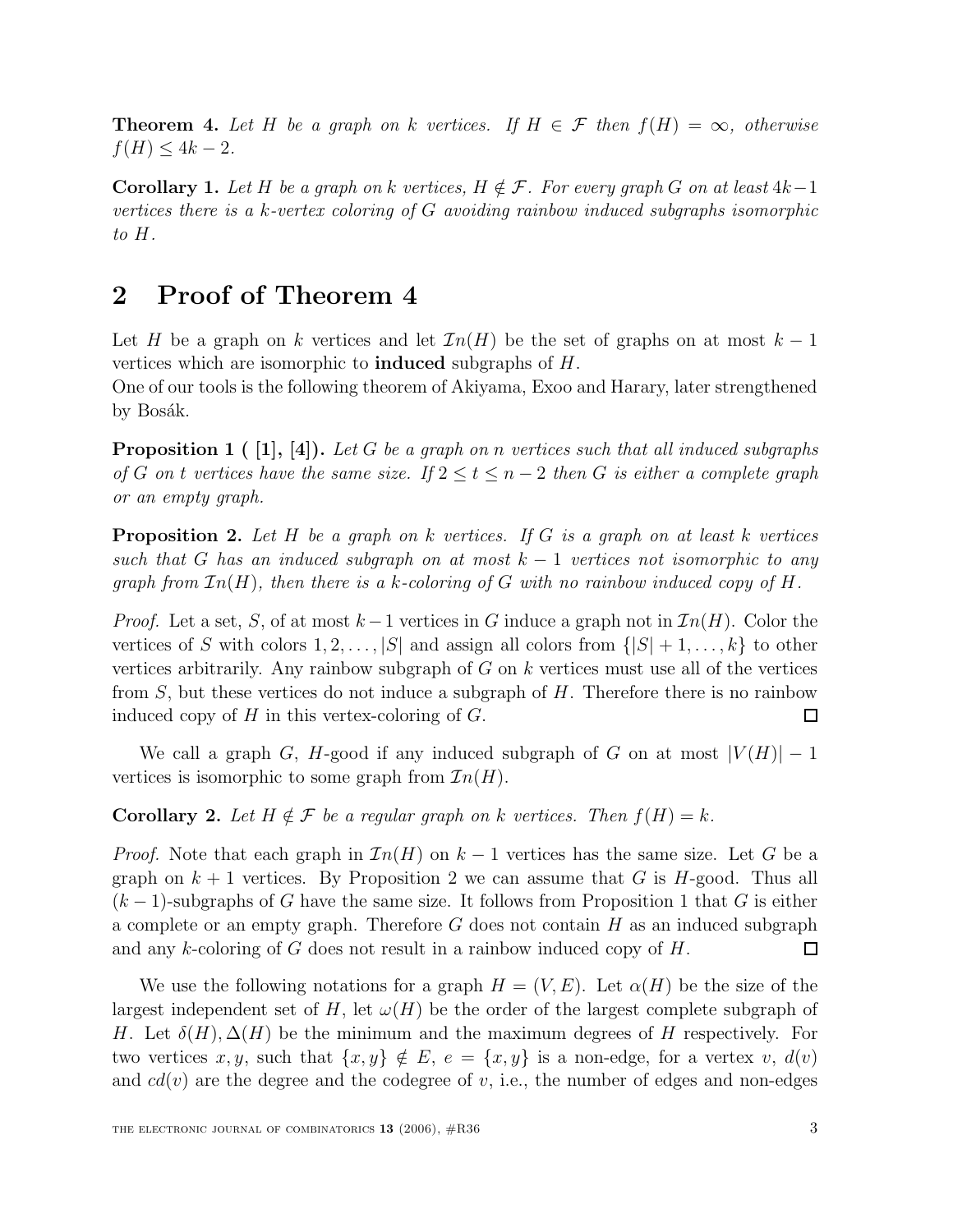incident to v, respectively. A  $(k-1)$ -subgraph of H is an induced subgraph of H on  $k-1$ vertices. For all other definitions and notations we refer the reader to [9].

Next several lemmas provide some preliminary results for the proof of Theorem 4. We consider the graph  $H$  according to the following cases:

- **a)**  $\alpha(H) = k 1$  or  $w(H) = k 1$ ,
- **b)**  $2 \le \delta(H) \le \Delta(H) \le k-3$ ,
- c)  $\delta(H)$  < 1 or  $\Delta(H)$  >  $k-2$ .

The cases **a**) and **b**) give us easy upper bounds on  $f(H)$ , the case **c**) requires some more delicate analysis. The first lemma follows immediately from the definition of function  $f$ .

**Lemma 1.** 
$$
f(H) = f(\overline{H}).
$$

**Lemma 2.** Let H be a graph on k vertices such that  $2 \leq \delta(H) \leq \Delta(H) \leq k - 3$ . Then  $f(H) \leq 2k - 6.$ 

*Proof.* If a graph G has a vertex of degree at least  $k-2$  or of codegree at least  $k-3$ , then G contains a subgraph on  $k-1$  vertices not in  $\mathcal{I}n(H)$  and by Proposition 2, there is a k-coloring of G avoiding rainbow induced copies of  $H$ . Therefore, if any k-coloring of G contains a rainbow induced copy of H then for  $v \in V(G)$  we have  $|V(G)| \leq d(v) + d(v)$  $cd(v) + 1 \leq (k-3) + (k-4) + 1 = 2k - 6.$ 囗

**Lemma 3.** Let  $H \notin \mathcal{F}$  be a graph on k vertices, such that  $\alpha(H) = k - 1$  or such that  $w(H) = k - 1$ . Then  $f(H) = k$ , for  $k \ge 5$  and  $f(H) = k + 2$  for  $k = 4$ .

*Proof.* Let H be a graph on k vertices with  $\alpha(H) = k - 1$ ,  $H \notin \mathcal{F}$ . Then H is a disjoint union of a star with k' edges and  $k - k' - 1$  isolated vertices,  $1 \leq k' \leq k - 2$ .

Assume first that  $k \geq 5$ . Let G be a graph on n vertices,  $n \geq k+1$ . If G has two nonadjacent edges  $e, e',$  or a triangle, or no edges at all, by Proposition 2 there is a coloring of G avoiding a rainbow induced copy of  $H$ . Therefore,  $G$  must be a disjoint union of a star S with l edges and  $n - l - 1$  isolated vertices,  $1 \le l \le n - 1$ . Then either  $l > k'$  or  $n - l - 1 > k - k' - 1$ . If  $l > k'$ , we can use colors from  $\{1, \ldots, k' + 1\}$  on the vertices of S and colors from  $\{k^{\prime} + 2,\ldots,k\}$  on isolated vertices of G. If  $n - l - 1 > k - k^{\prime} - 1$  then we can use colors from  $\{1, \ldots, k - k'\}$  on isolated vertices of G and other colors on the vertices of S. These colorings do not contain an induced rainbow subgraph isomorphic to  $H$ .

Let  $k = 4$ . Since  $H \notin \mathcal{F}$ , we have that H is a disjoint union of an edge and two vertices. If a graph G has two adjacent edges  $e, e'$ , we are done by Proposition 2. Otherwise, G is a vertex disjoint union of isolated edges and vertices. Lets color G so that the adjacent vertices get the same color. This coloring does not contain an induced rainbow copy of H. Moreover, if  $|V(G)| \ge 7$  then there is such a coloring using 4 colors. Thus,  $f(H) < 7$ . On the other hand, any 4-coloring of a graph G consisting of three disjoint edges gives a rainbow induced H, thus  $f(H) \geq 6$ . We have then that  $f(H) = 6$ .

If  $w(H) = k - 1$ , Lemma 1 implies the same result.

 $\Box$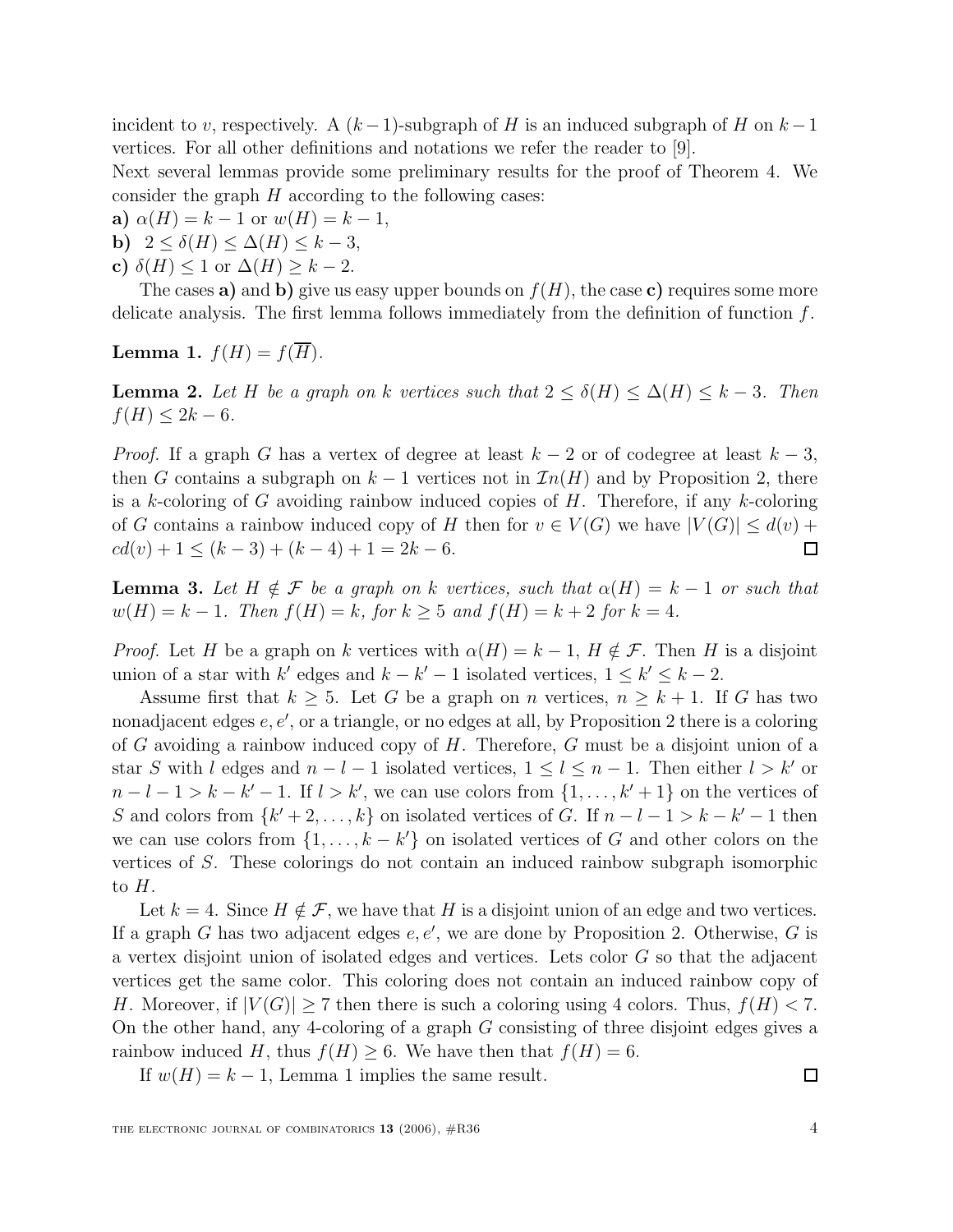**Lemma 4.** Let H be a graph on k vertices,  $H \notin \mathcal{F}$ ,  $\alpha(H) < k - 1$ ,  $\omega(H) < k - 1$ . If H has at least two nontrivial components then  $f(H) \leq 2k - 1$ .

*Proof.* Note that if H has at least two nontrivial components and  $\delta(H) \geq 2$ , then we are done by Lemma 2. Let m be the largest order of a connected component in  $H$ . Let G be a graph on  $n \geq 2k$  vertices. We can assume by Proposition 2 that G is H-good. Then there is no component in G of order larger than  $m$ . Moreover, since H is contained in G as an induced subgraph, all components of  $H$  of order  $m$  appear in  $G$  as connected components. Let  $F_1, F_2, \ldots, F_t$  be components of G of order m, let  $x_i, y_i \in V(F_i), i = 1, \ldots, t$ . Assign color i to both vertices  $x_i$  and  $y_i$ ,  $i = 1, \ldots, t$ , and assign all colors from  $\{t + 1, \ldots, k\}$ to other vertices arbitrarily. Since  $k \leq n/2$ ,  $t \leq n/2$ , we have that  $t + k \leq n$  and such coloring exists. Consider a copy of  $H$  in  $G$ . It contains at least one of the components of order  $m$ , thus it has at least two vertices of the same color. Therefore there is no rainbow induced subgraph of  $G$  isomorphic to  $H$  in this coloring.  $\Box$ 

**Lemma 5.** Let  $H \notin \mathcal{F}$  be a graph on k vertices such that  $\delta(H) \leq 1$ ,  $\alpha(H) < k - 1$  and  $w(H) < k - 1$ . Then  $f(H) \leq 4k - 2$ .

*Proof.* Let H be a graph on k vertices,  $H \notin \mathcal{F}$  such that  $\alpha(H) < k-1$  and  $\omega(H) < k-1$ . Let G be a graph on  $n \geq 4k - 1$  vertices. We can assume by Proposition 2 that G is H-good.

**Claim 0.** If all graphs from  $\mathcal{I}_n(H)$  on  $k-1$  vertices with a spanning star are isomorphic or do not exist, then  $\Delta(G) \leq k-1$ . If all graphs from  $\mathcal{I}n(H)$  on  $k-1$  vertices with an isolated vertex are isomorphic or do not exist, then  $\Delta(G) \leq k - 1$ .

To prove the Claim, assume that all graphs from  $\mathcal{I}_n(H)$  on  $k-1$  vertices with a spanning star are isomorphic. Consider  $S$ , a neighborhood of a vertex  $v$  of maximum degree in G. Then, all subsets of S of size  $k-2$  induce isomorphic graphs. Therefore, if  $|S| \geq k$  we have, by Proposition 1, that S induces an empty or a complete graph on at least k vertices, a contradiction. Thus,  $|S| = \Delta(v) \leq k - 1$ . If there is no graph from  $\mathcal{I}n(H)$  on k−1 vertices with a spanning star and G has a vertex v of degree at least  $k-2$ , then v and  $k-2$  of its neighbors induce a subgraph with a spanning star on  $k-1$  vertices, a contradiction. The second statement can be proved in the same manner, concluding the proof of Claim 0.

Case 1.  $\delta(H) = 0$ .

We can assume by Lemma 4 that  $H$  has exactly one nontrivial component. Observe that either there is no  $(k-1)$ -vertex subgraph of H with a spanning star, or all such subgraphs are isomorphic. Thus, by Claim 0,  $\Delta(G) \leq k - 1$ . Consider two adjacent vertices of G, u and v. There is a set T of vertices,  $|T| \ge n-2-2(k-1) = n-2k$ , such that neither  $u$  nor  $v$  is adjacent to any vertex in  $T$ . Observe also, that since  $G$  has no independent set of size  $k-1$ , the largest size of an independent set induced by vertices of T is at most  $k-2$ . Let  $T' \subset T$  induce the largest independent set in  $G[T]$ . Then, for each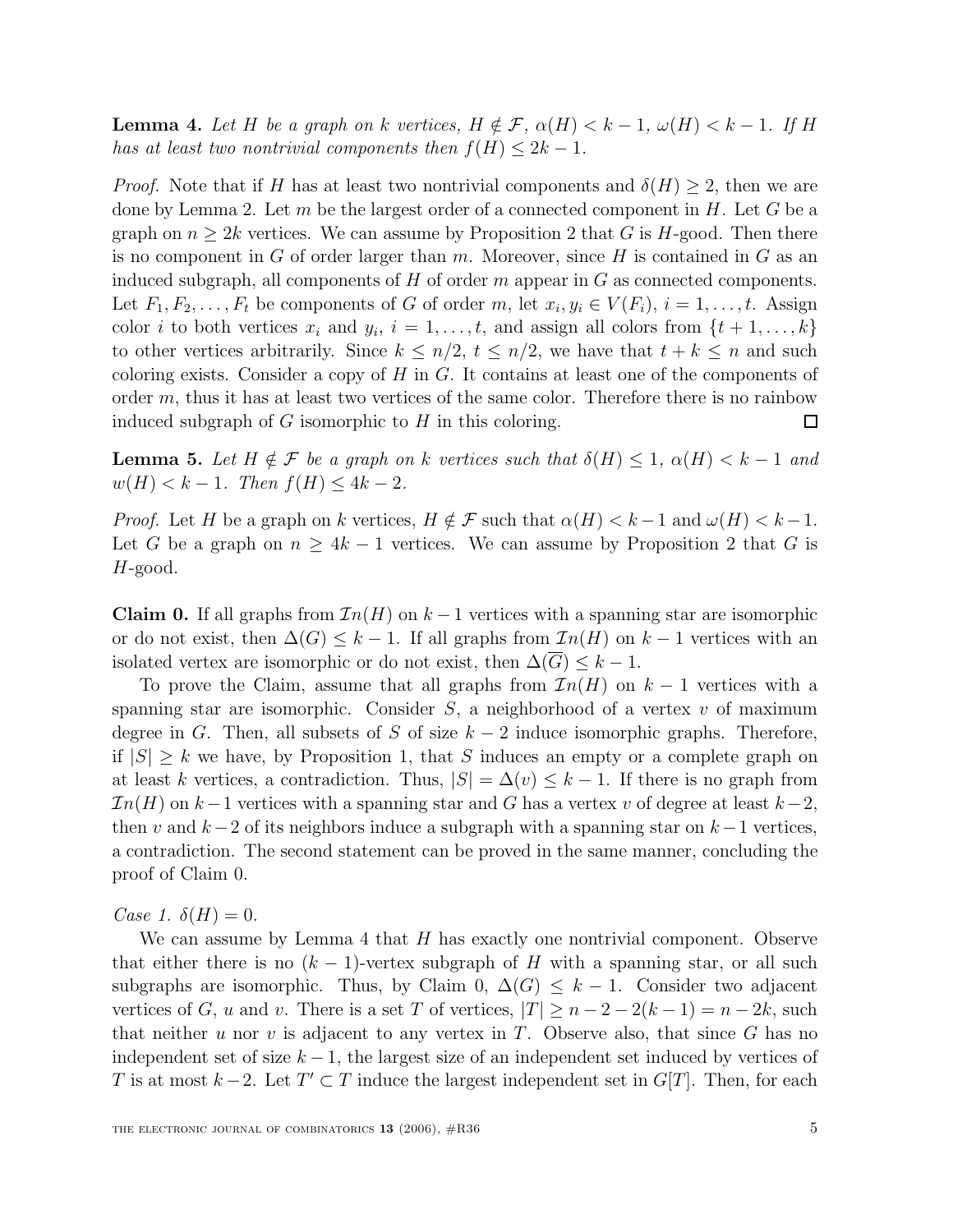$x \in T \setminus T'$ , there is  $x' \in T'$  such that  $xx' \in E(G)$ . Since  $|T \setminus T'| \ge n - 2k - k + 2 \ge k$ , it is clear that we can build a subgraph of  $G[T]$  on  $k-3$  vertices with no isolated vertices using some vertices from  $T \setminus T'$  and some of their neighbors from  $T'$  (provided that  $k \geq 5$ ). Together with uv it forms a subgraph on  $(k - 1)$  vertices with at least two nontrivial components and no isolated vertices. But each disconnected subgraph of H on  $k-1$ vertices has an isolated vertex, a contradiction.

Let  $k = 4$ . Since  $\delta(H) = 0$  and  $\alpha(H) < 3$ , H must be a disjoint union of an isolated vertex and  $K_3$ . But then  $H \in \mathcal{F}$ , which is impossible.

Case 2.  $\delta(H) = 1$ .

Lets call the vertices of degree 1, leaves. We can assume that  $H$  is connected by Lemma 4.

Case 2.1. All leaves in H have a common neighbor,  $v$ .

Then all  $(k-1)$ -subgraphs of H which have an isolated vertex are isomorphic to  $H - v$ , thus, by Claim 0, we have that  $\Delta(\overline{G}) \leq k-1$ . Note that all  $(k-1)$ -subgraphs of H having two adjacent vertices of degree  $k-2$  are either isomorphic or do not exist. Consider  $x, y$ , two adjacent vertices of G. Since the codegree of each vertex is at most  $k-1$  we have that there is a set S of vertices,  $|S| \ge n - 2 - 2(k - 1) \ge k - 1$ , such that each vertex of S is adjacent to x and to y. Thus, all  $(k-3)$ -subsets of S induce isomorphic graphs, and S must induce a complete or an empty graph on at least  $k-1$  vertices by Proposition 1, a contradiction.

Case 2.2. There are at least two leaves in  $H$  which do not have a common neighbor.

It is easy to see that either H does not have a vertex of degree  $k-2$  or all subgraphs of H on k−1 vertices with a spanning star are isomorphic. Then, by Claim  $0, \Delta(G) \leq k-1$ . Consider a set S of vertices of G inducing H and let  $S' \subseteq S$  correspond to the set of leaves in H. Let l be the largest number of leaves in H having a common neighbor, let  $x(l)$  be the number of distinct vertices in  $H$  each adjacent to  $l$  leaves.

If  $l \leq 2$  or  $(l = 3$  and  $x(l) = 1)$  then all  $(k - 1)$ -subgraphs of H with at least three isolated vertices either do not exist or isomorphic. Consider three pairwise nonadjacent vertices w, w', w'' in G. Since  $\Delta(G) \leq k-1$ , there are at least  $n-3-3(k-1) \geq k-1$ vertices of G non-adjacent to either of  $w, w', w''$ . This is either impossible, or these vertices must induce an independent set or a clique, a contradiction.

Thus, we can assume that there are at least two distinct vertices in H adjacent to at least three leaves each. Let  $u, u' \in S$  correspond to these vertices, and let  $s, s' \in N(u) \cap S$ ,  $s'' \in N(u') \cap S$ . Since  $V \setminus S$  has size at least  $k-1$ , it does not induce an independent set; thus there is an edge  $vv'$ ,  $v, v' \in V \setminus S$ . If  $v, v'$  are not adjacent to any vertex in S, then  $G[S \setminus \{s, s', s''\} \cup \{v, v'\}]$  is a  $(k-1)$ -subgraph of G with an isolated edge, no isolated vertices and with  $|S'|-1$  leaves. This is impossible, since each  $(k-1)$ -subgraph of H with an isolated edge and no isolated vertices has at least  $|S'|$  leaves. If v or v' is adjacent to some vertex  $q \in S$  (we can always assume that  $q \notin \{s, s', s''\}$  by choosing s, s', s'' accordingly), then  $G[S \setminus \{s, s', s''\} \cup \{v, v'\}]$  is a connected  $(k-1)$ -subgraph of G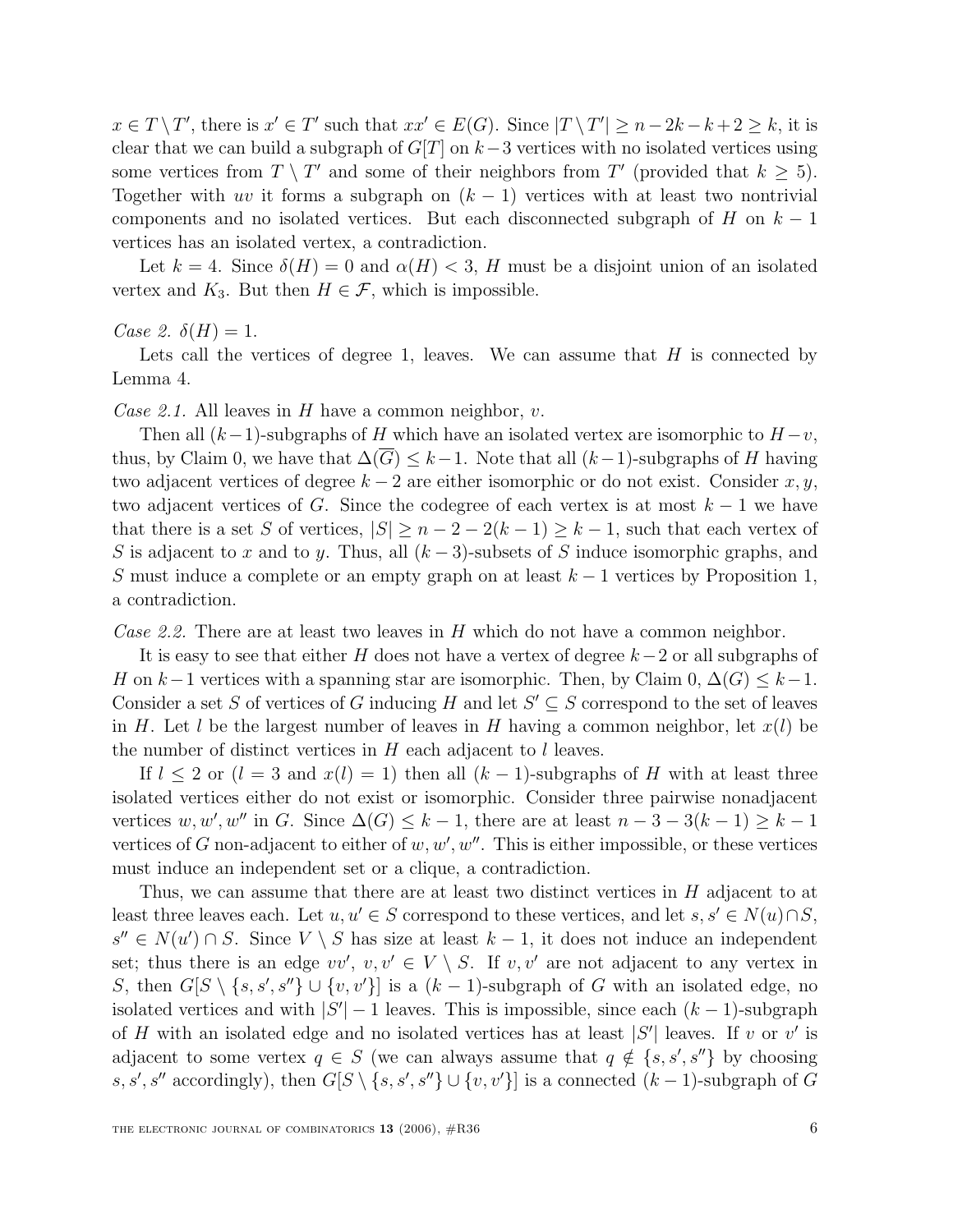with at most  $|S'|-2$  leaves. This is impossible since each connected subgraph of H has at least  $|S'| - 1$  leaves.  $\Box$ 

Now, we can quickly complete the proof of the main theorem using the result about the special graph  $\Lambda$  proven in the next section.

*Proof of Theorem 4.* If  $H = S_k$ , then any k-coloring of  $S_n$ ,  $n \geq k$  induces a rainbow H. If  $H = K_k$ , then any k-coloring of  $K_n$ ,  $n \geq k$  induces a rainbow H. Using Proposition 3 for a graph  $\Lambda$  and the fact that  $f(H) = f(\overline{H})$  we have now established that for any  $H \in \mathcal{F}$ ,  $f(H) = \infty$ .

Now, assume that H is a graph on k vertices,  $H \notin \mathcal{F}$ . If  $\alpha(H) = k-1$  or  $\omega(H) = k-1$ , then, by Lemma 3,  $f(H) \leq k+2$ . If  $\alpha(H) < k-1$  and  $\omega(H) < k-1$  then at least one of the following holds:

1)  $2 < \delta(H) < \Delta(H) < k - 3$ , and by Lemma 2,  $f(H) < 2k - 6$ , 2)  $\delta(H) \leq 1$ , and by Lemmas 4 and 5,  $f(H) \leq 4k - 2$ , 3)  $\Delta(H) \geq k - 2$ , by 2) and Lemma 1,  $f(H) \leq 4k - 2$ .

### **3 Treating** Λ

**Definition 5.** Let  $G(m)=(V,E)$ ,

$$
V = \{v(i,j): 1 \le i \le 7, 1 \le j \le m\},
$$
  
\n
$$
E = \{v(i,j)v(i+1,k): 1 \le j,k \le m, j \ne k, 1 \le i \le 7\} \cup
$$
  
\n
$$
\{v(i,j)v(i+3,j): 1 \le j \le m, 1 \le i \le 7\},
$$

addition is taken modulo 7.

We have  $V = V_1 \cup \cdots \cup V_7 = L_1 \cup \cdots \cup L_m$ , where  $V_i = \{v(i,j): 1 \leq j \leq m\},$  $1 \leq i \leq 7, L_j = \{v(i, j): 1 \leq i \leq 7\}, 1 \leq j \leq m$ . We shall refer to  $V_i$ s as vertex parts and  $L_i$ s as vertex layers. The edge-set of  $G(m)$  can be constructed by first taking all the edges between consecutive (in cyclic order)  $V_i$ s,  $i = 1, \ldots, 7$  then removing the edges induced by each layer  $L_j$ ,  $j = 1, \ldots, m$ , and finally adding, for each  $j = 1, \ldots, m$ , a new 7 cycle induced by  $L_j$ , see Figure 1. Note that  $G(1)$  is isomorphic to a 7-cycle,  $G(2)$  has a spanning 14-cycle, and can be drawn as in the Figure 2.

**Proposition 3.** For any positive integer m and any coloring of  $V(G(m))$  into 4 colors, there is a rainbow induced subgraph of G isomorphic to  $\Lambda$ .

*Proof.* We prove the statement, for  $m = 1, 2, 3$  and for  $m > 3$  use induction. This is a somewhat tedious but straightforward case analysis.

 $\Box$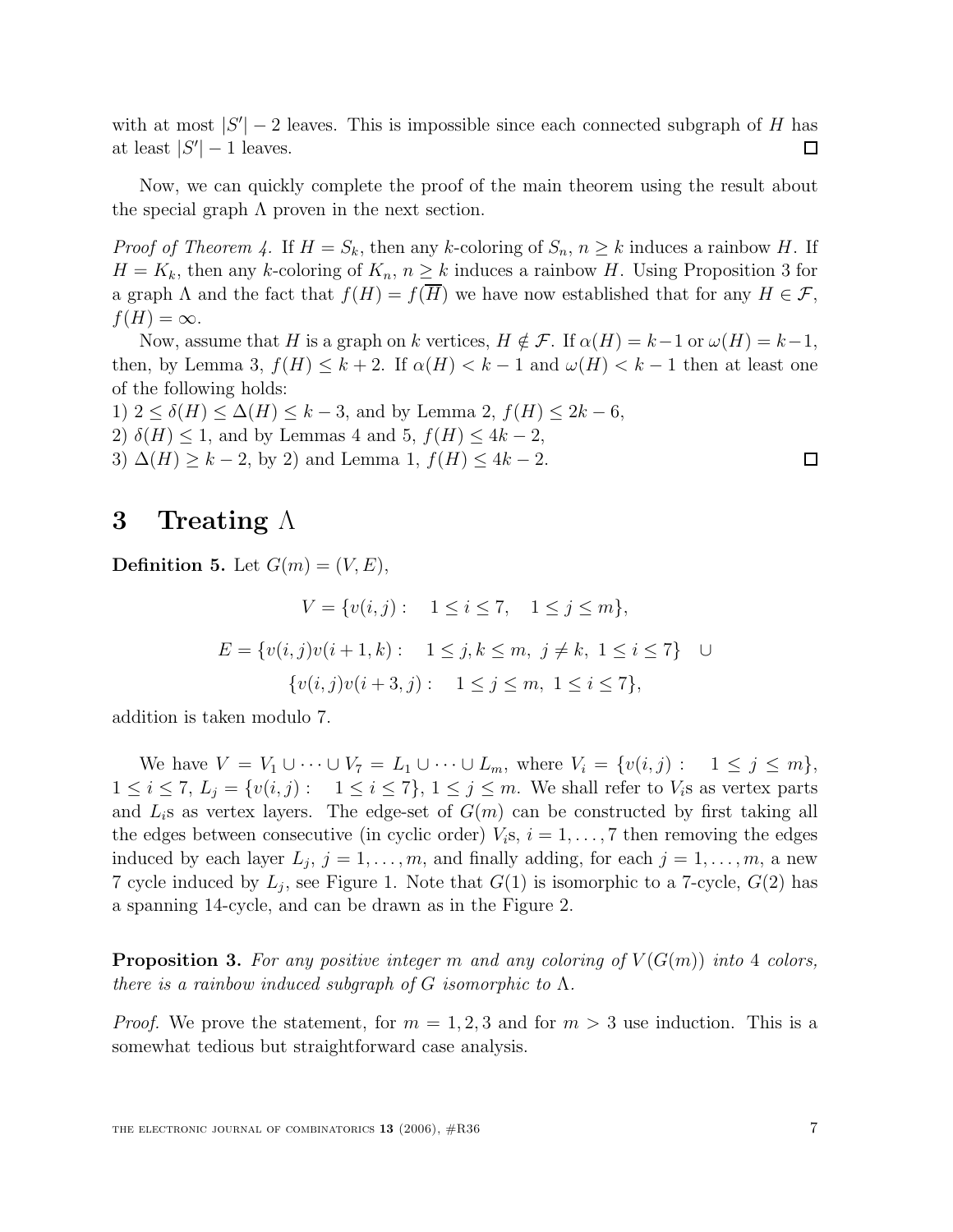

Figure 1:  $G(1)$ ,  $G(2)$ ,  $G(3)$  and  $G(4)$ 

**Claim 1.** Any coloring of  $G(1)$  in 4 colors contains an induced rainbow  $\Lambda$ .

Let  $G(1)$  have vertices  $x_1, \ldots, x_7$  and edges  $x_i x_{i+1}, i = 1, \ldots, 7$ , addition taken modulo 7. Assume that there is a 4-coloring c with no induced rainbow  $\Lambda$ . First observe that any 4-coloring of  $C_7$  must have three consecutive vertices with distinct colors, say  $c(x_i) = i$ , for  $i = 1, 2, 3$ . Then  $c(x_5) \neq 4$ ,  $c(x_6) \neq 4$ , thus, without loss of generality  $c(x_4) = 4$ . Note that then  $c(x_7) \neq 1$ ,  $c(x_7) \neq 3$ . If  $c(x_7) = 4$  then  $x_6$  must have color 3, and there is no color available for  $x_5$ . If  $c(x_7) = 2$  then  $c(x_6) = 2$  and there is no available color for  $x_5$ .

**Claim 2.** Any coloring of  $G(2)$  in 4 colors contains an induced rainbow  $\Lambda$ .

Note that  $G(2)$  can be drawn as  $C_{14}$  with chords as in Figure 2. Let the vertices of  $G(2)$  be  $x_1, \ldots, x_{14}$  in order on the cycle and let the edges be  $x_i, x_{i+1}, x_{i+4}, i = 1, \ldots, 14$ , where addition is taken modulo 14. We shall use the fact that the following sets of vertices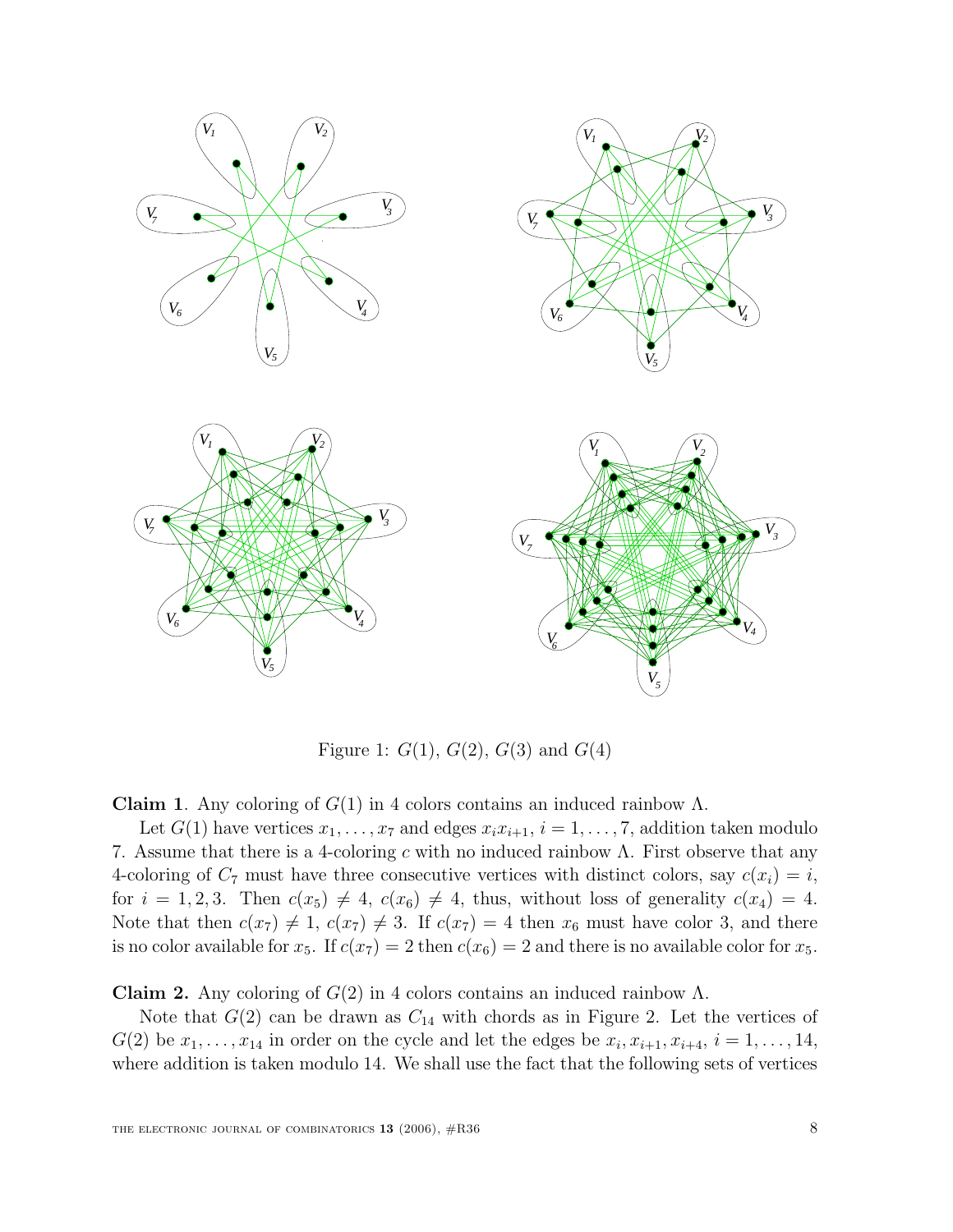

Figure 2: Different drawing of  $G(2)$ 

induce  $C_7$  and thus cannot use all 4 colors:

 ${x<sub>i</sub>, x<sub>i+2</sub>, x<sub>i+3</sub>, x<sub>i+4</sub>, x<sub>i-2</sub>, x<sub>i-3</sub>, x<sub>i-4</sub>},$ 

 $i = 1, \ldots, 14$  and addition is taken modulo 14. We shall also use an easy fact that it is impossible to have a 4-colored  $C_4$  in  $G(2)$ .

Case 1. There are three consecutive vertices, using distinct colors, say  $c(x_i) = i$ ,  $i = 1, 2, 3$ .

Then, considering all induced cycles of length 7 containing these three vertices, we see that the only vertices which could have color 4 are  $x_4, x_6, x_{14}$  or  $x_{12}$ .

Case 1.1.  $c(x_4) = 4$ .

Consider vertex  $x_8$ . If  $c(x_8) = 1$  then  $\{x_2, x_3, x_4, x_6, x_8, x_9, x_{10}\}$  induces a  $C_7$  using 4 colors. If  $c(x_8) = 2$  then  $\{x_1, x_3, x_4, x_8\}$  induces a rainbow Λ. If  $c(x_8) = 3$  then  ${x_{14}, x_1, x_2, x_4, x_6, x_7, x_8}$  induces a  $C_7$  using 4 colors. Thus  $x_8$  cannot be assigned any color and this case is impossible.

Case 1.2.  $c(x_6) = 4$ .

Consider vertex  $x_7$ . If  $c(x_7) = 1$  then  $\{x_2, x_3, x_6, x_7\}$  is a 4-colored  $C_4$ . If  $c(x_7)=2$ then  $\{x_1, x_3, x_7, x_6\}$  induces a rainbow  $\Lambda$ . If  $c(x_7) = 3$  then  $\{x_{14}, x_1, x_2, x_4, x_6, x_7, x_8\}$ induces a  $C_7$  using 4 colors. Therefore  $x_7$  cannot be assigned a color and this case is impossible as well.

By symmetry  $c(x_{14}) \neq 4$  and  $c(x_{12}) \neq 4$ , so there is no vertex colored 4, a contradiction.

Case 2. There are no three consecutive vertices using distinct colors.

Then, without loss of generality, there are consecutive vertices  $x_i, x_{i+1}, \ldots, x_j$  such that  $c(x_i) = a, c(x_j) = b$  and  $c(x_m) = c$ , for  $i < m < j$ , such that  $a, b, c$  are distinct. Consider smallest such set of vertices and assume that  $i = 1, a = 2, b = 3, c = 1$ . Then clearly,  $j \geq 4$ , moreover  $j \leq 5$  since otherwise there is a smaller such set.

Case 2.1.  $j = 4$ .

By considering all induced  $C_7$  containing vertices of colors 1, 2, 3 from  $\{x_1, x_2, x_3, x_4\}$ , and using the fact that  $x_{14}$  and  $x_5$  cannot have color 4 without creating three consecutive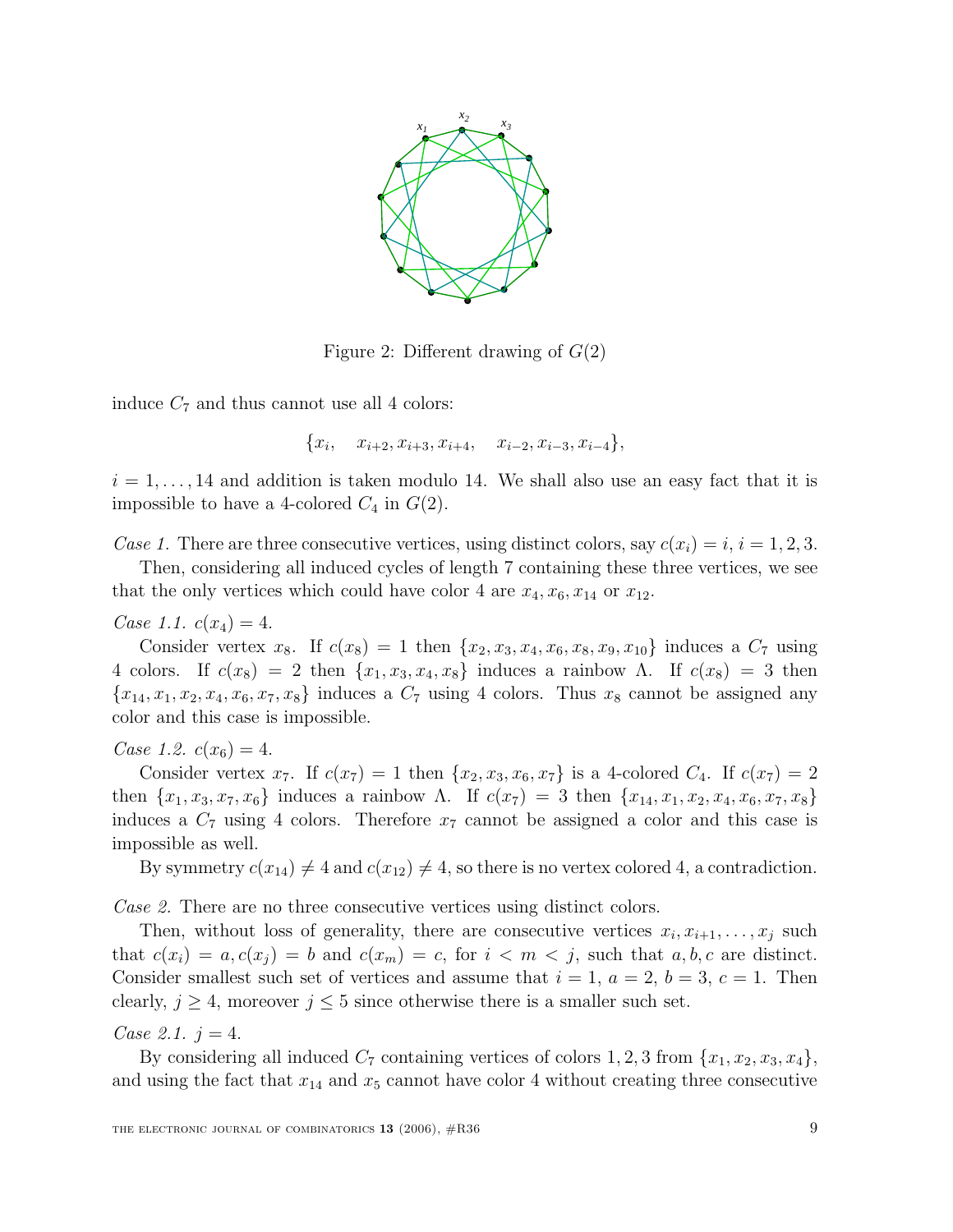vertices of distinct colors, we see that the only vertices which could have color 4 are  $x_9$ and  $x_{10}$ . If  $c(x_{10}) = 4$  then consider vertex  $x_{14}$ . If  $c(x_{14}) = 3$  or 4 then  $x_{14}, x_1, x_2$  are three consecutive vertices using distinct colors. If  $c(x_{14}) = 2$  then  $\{x_{14}, x_{10}, x_4, x_2\}$  induces a rainbow Λ. Thus  $c(x_{14}) = 1$ . Consider  $x_5$ :  $c(x_5) \neq 4$  and  $c(x_5) \neq 2$  since otherwise there are three consecutive vertices of distinct colors. If  $c(x_5) = 3$  then  $\{x_2, x_1, x_5, x_9\}$  induces a rainbow Λ. If  $c(x_5) = 1$  then  $\{x_4, x_5, x_1, x_9\}$  induces a rainbow Λ. Thus this case is impossible. If  $c(x_9) = 4$  we arrive at a contradiction by symmetry.

#### Case 2.2.  $j = 5$ .

By considering all induced  $C_7$  containing vertices of colors 1, 2, 3 from  $\{x_1, \ldots, x_5\}$ we see that the only vertex which might, and thus must have color 4 is  $x_{10}$ . But then  ${x_{10}, x_1, x_2, x_5}$  induces a rainbow  $\Lambda$ , a contradiction.

**Claim 3.** Any coloring of  $G(3)$  in 4 colors contains an induced rainbow  $\Lambda$ .

Let c be a coloring of  $G(3)$  using colors 1, 2, 3, 4 and containing no induced rainbow copy of  $\Lambda$ . If there is a subgraph of  $G(3)$  isomorphic to  $G(2)$  and using four colors, there is a rainbow induced  $\Lambda$  by Claim 2. Therefore, we can assume that each vertex layer of  $G(3)$ has a color used only on its vertices and on no vertex of any other layer. In particular, assume that color i is used only in  $L_i$ ,  $i = 1, 2, 3$ . So,  $L_1$  uses colors from  $\{1, 4\}$ ,  $L_2$  uses colors from  $\{2,4\}$ , and  $L_3$  uses colors from  $\{3,4\}$ .

If there is a part, say  $V_1$ , using colors 1, 2, 3, then it is easy to see that none of the vertices of  $V_2$  could have color 4 and moreover  $V_2$  must use all three colors 1, 2, 3 again, in respective layers. This shows that in this case all sets  $V_i$ ,  $i = 1, \ldots, 7$  must use only colors 1, 2, 3 and there is no vertex of color 4, a contradiction. Since there is no part  $V_i$ ,  $i = 1, \ldots, 7$  using all colors 1, 2, 3, each part must have color 4 on some vertex.

Assume that there is a part, say  $V_1$ , having exactly one vertex of color 4. Without loss of generality, we have  $c(v(1, 1)) = 4$ ,  $c(v(1, 2)) = 2$ ,  $c(v(1, 3)) = 3$ , then  $c(v(7, 1)) =$  $c(v(2, 1)) = 4$ . Moreover,  $c(v(i, 1)) \neq 1$  for  $i = 3, 4, 5, 6$ , otherwise one of these vertices together with either  $\{v(2, 1), v(1, 2), v(1, 3)\}$  or with  $\{v(7, 1), v(1, 2), v(1, 3)\}$  induces a rainbow  $\Lambda$ . Therefore, there is no vertex of color 1 in the graph, a contradiction.

Thus, each part  $V_i$  has at least two vertices of color 4. Then, it is easy to see that there is always a rainbow induced  $\Lambda$  in such a coloring of  $G(3)$ , a contradiction.

Induction step. Assume that  $m \geq 4$ . If there is a vertex layer  $L_i$  such that  $G[V - L_i]$ uses all 4 colors, then, since  $G[V - L_i]$  is isomorphic to  $G(m - 1)$ , there is a rainbow induced subgraph isomorphic to  $\Lambda$ . Thus we can assume that each layer  $L_1, L_2, \ldots, L_m$ uses a color not present in other layers. It is possible only if  $m = 4$ , in which case all vertices of each layer have the same color. We can assume that all vertices of layer  $L_i$ have color i,  $i = 1, 2, 3, 4$ . But then it is easy to see that there is an induced rainbow  $\Lambda$  $\Box$ in this coloring.